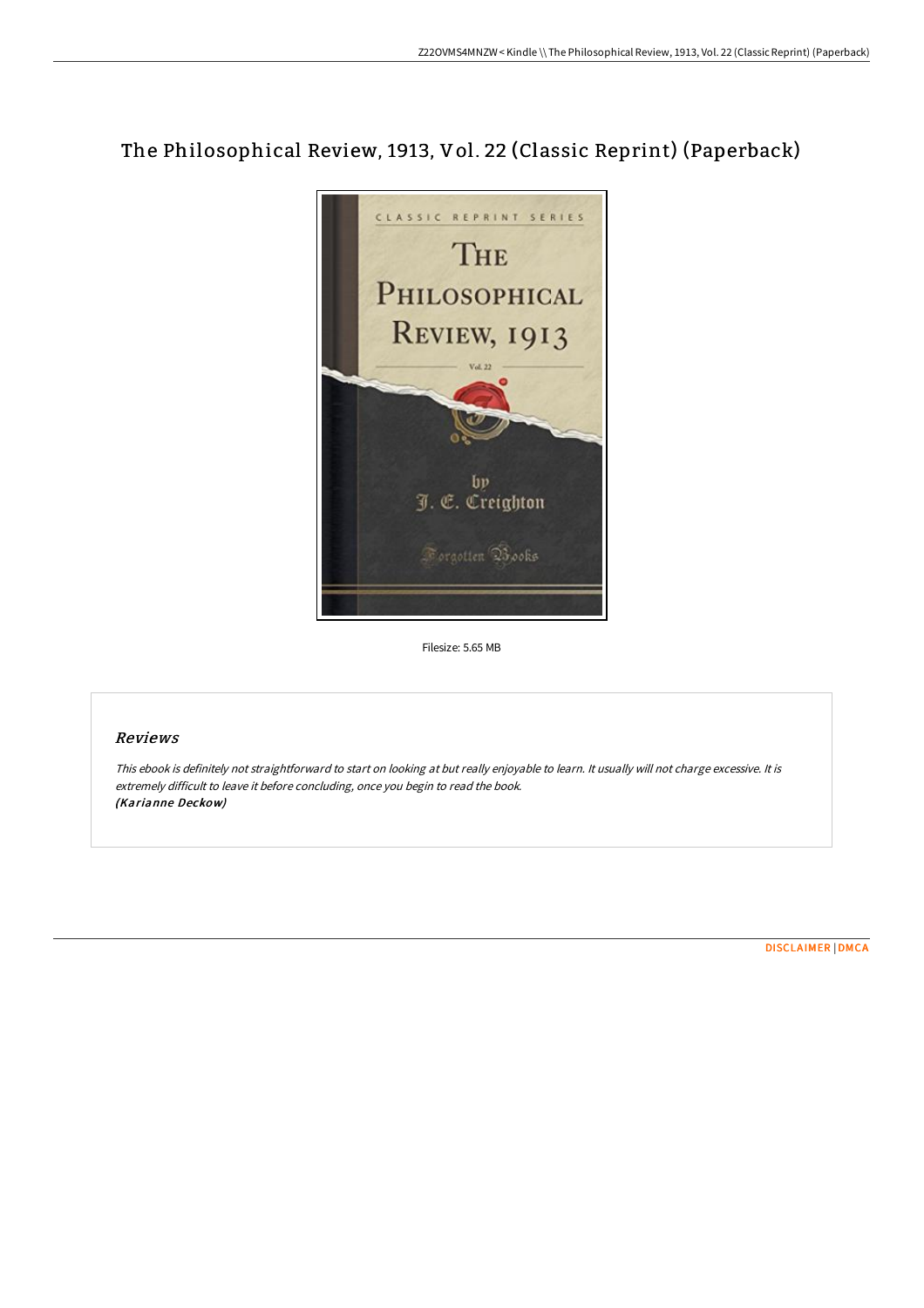## THE PHILOSOPHICAL REVIEW, 1913, VOL. 22 (CLASSIC REPRINT) (PAPERBACK)



To get The Philosophical Review, 1913, Vol. 22 (Classic Reprint) (Paperback) PDF, please access the web link below and save the ebook or have access to additional information that are have conjunction with THE PHILOSOPHICAL REVIEW, 1913, VOL. 22 (CLASSIC REPRINT) (PAPERBACK) ebook.

Forgotten Books, 2018. Paperback. Condition: New. Language: English . Brand New Book \*\*\*\*\* Print on Demand \*\*\*\*\*. Excerpt from The Philosophical Review, 1913, Vol. 22 Nder the title Erkennen and Leben1 I have recently pub lished a book which I should like brie?y to introduce to my American colleagues and friends. This can best be done, I think, by sketching the plan of the investigation, and indicating as clearly as possible the way in which it is carried out. The book was originally intended to form part of a larger work. It was primarily personal reasons - especially my present stay in America - which determined me to publish this introductory part of the work separately. But from the point of view of the subject matter treated it seemed also desirable to define the direction which an investigation of fundamental principles should take, before attempting to carry out the work in detail. On account of the confusion and the great differences of opinion at present prevailing in regard to the theory of knowledge, it was necessary that a critical analysis Of the main movements of the time should form a principal part of the undertaking. It is not, however, necessary that such a criticism should yield only negative results: it may also serve as a point of departure for the erection of a positive theory. Attempts to attain a knowledge of reality may be classified under two main heads: First, such a knowledge is supposed to result from the activity of the peculiar power of the intellect; second, knowledge is construed in terms of life, and in terms of the relations which thought bears to life as instrumental to the purposes of the latter. It is clear that knowledge gained by either one of these methods is very different from...

B Read The [Philosophical](http://techno-pub.tech/the-philosophical-review-1913-vol-22-classic-rep.html) Review, 1913, Vol. 22 (Classic Reprint) (Paperback) Online B Download PDF The [Philosophical](http://techno-pub.tech/the-philosophical-review-1913-vol-22-classic-rep.html) Review, 1913, Vol. 22 (Classic Reprint) (Paperback)